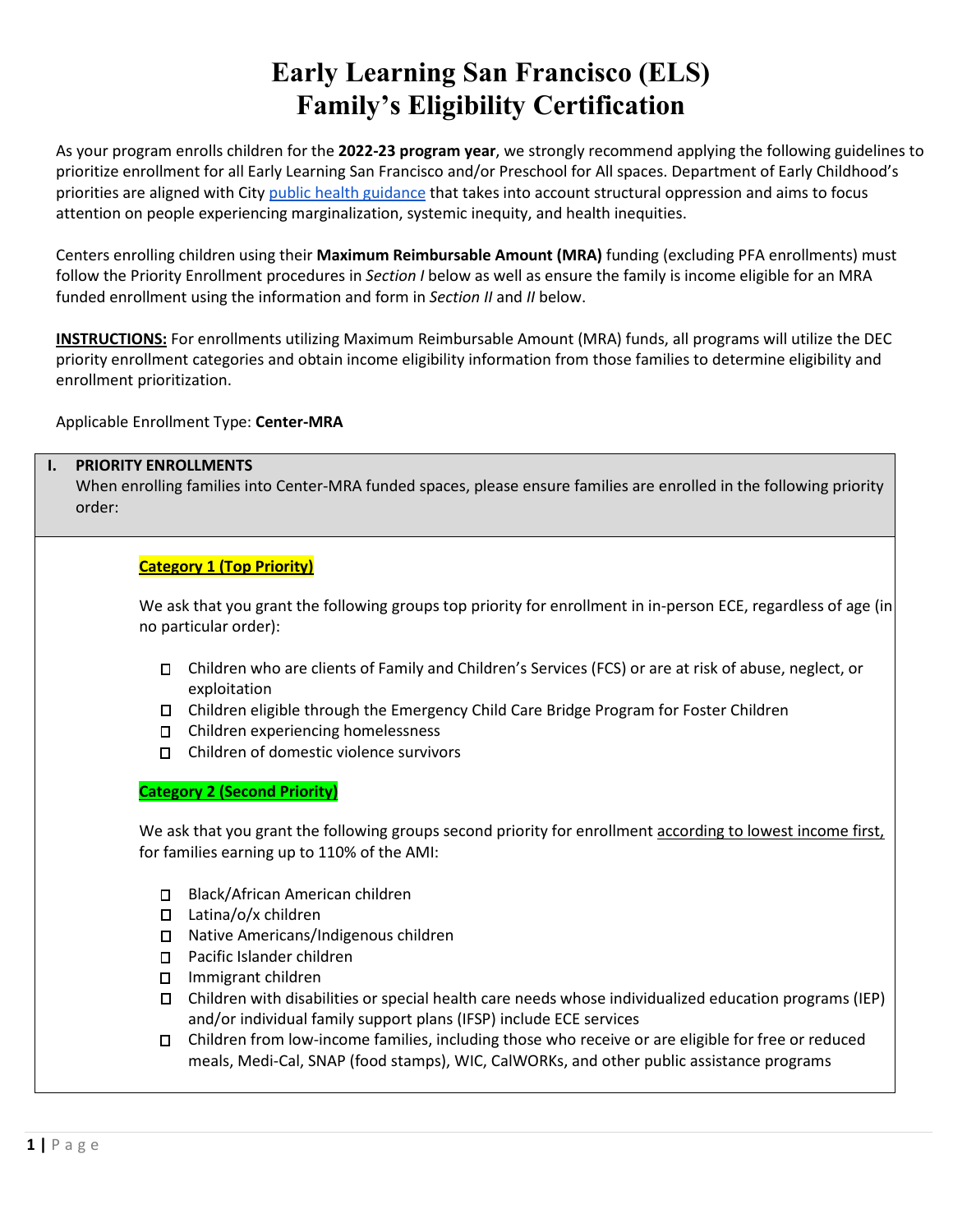# **Early Learning San Francisco (ELS) Family's Eligibility Certification**

## **Category 3 (Third Priority)**

We ask that you grant the following groups third priority for enrollment for families earning up to 110% of the AMI:

Families not represented in Category 1 or 2

| <b>INCOME ELIGIBILITY</b><br>Н.<br>The Family qualifies for ELS because their income is below one of the income brackets in the following table.<br>(Monthly Income represents the maximum Income at 110% AMI) |                                                                                                                                                                                                              |                                                                                                                                                                                                                                |                         |                         |                                                                                            |                    |                                                                                                                            |  |  |
|----------------------------------------------------------------------------------------------------------------------------------------------------------------------------------------------------------------|--------------------------------------------------------------------------------------------------------------------------------------------------------------------------------------------------------------|--------------------------------------------------------------------------------------------------------------------------------------------------------------------------------------------------------------------------------|-------------------------|-------------------------|--------------------------------------------------------------------------------------------|--------------------|----------------------------------------------------------------------------------------------------------------------------|--|--|
|                                                                                                                                                                                                                | <b>Family Size</b><br>1 or 2                                                                                                                                                                                 | <b>Family Size</b><br>3                                                                                                                                                                                                        | <b>Family Size</b><br>4 | <b>Family Size</b><br>5 | <b>Family Size</b><br>6                                                                    | <b>Family Size</b> | <b>Family Size</b><br>8 or more                                                                                            |  |  |
|                                                                                                                                                                                                                | \$10,162                                                                                                                                                                                                     | \$11,429                                                                                                                                                                                                                       | \$12,700                | \$13,717                | \$14,729                                                                                   | \$15,750           | \$16,767                                                                                                                   |  |  |
| <b>Determining Family Size:</b><br>"Family size" means the number of people constituting a "family" as determined by the number of dependent children<br>and parents living in the household.                  |                                                                                                                                                                                                              |                                                                                                                                                                                                                                |                         |                         |                                                                                            |                    |                                                                                                                            |  |  |
| 5.<br>6.<br>8.<br>Ш.                                                                                                                                                                                           | <b>Determining Income:</b><br>following:<br>1. Gross wages or salary<br>2.<br>3.<br>Public cash assistance;<br>4.<br>Workers compensation;<br>7.<br>Spousal support;<br>9.<br>10. Foster care grant payments | Pensions and retirement benefits;<br>Wages for migrant, agricultural, or seasonal work;<br>Disability or unemployment compensation;<br>Rent for room within the family's residence;<br><b>CERTIFIED FAMILY SIZE AND INCOME</b> |                         |                         | Gross income from self-employment less business expenses with the exception of wage draws; |                    | "Total countable income" means all income of the individuals counted in the family size including, but not limited to, the |  |  |
|                                                                                                                                                                                                                | <b>Family Size:</b>                                                                                                                                                                                          |                                                                                                                                                                                                                                |                         |                         | <b>Total Income:</b>                                                                       |                    |                                                                                                                            |  |  |
| <b>IV. FAMILY INFORMATION</b>                                                                                                                                                                                  |                                                                                                                                                                                                              |                                                                                                                                                                                                                                |                         |                         |                                                                                            |                    |                                                                                                                            |  |  |
|                                                                                                                                                                                                                |                                                                                                                                                                                                              | PARENT/GAURDIAN NAME                                                                                                                                                                                                           |                         |                         | <b>CHILD NAME</b>                                                                          |                    | <b>CHILD'S DOB</b>                                                                                                         |  |  |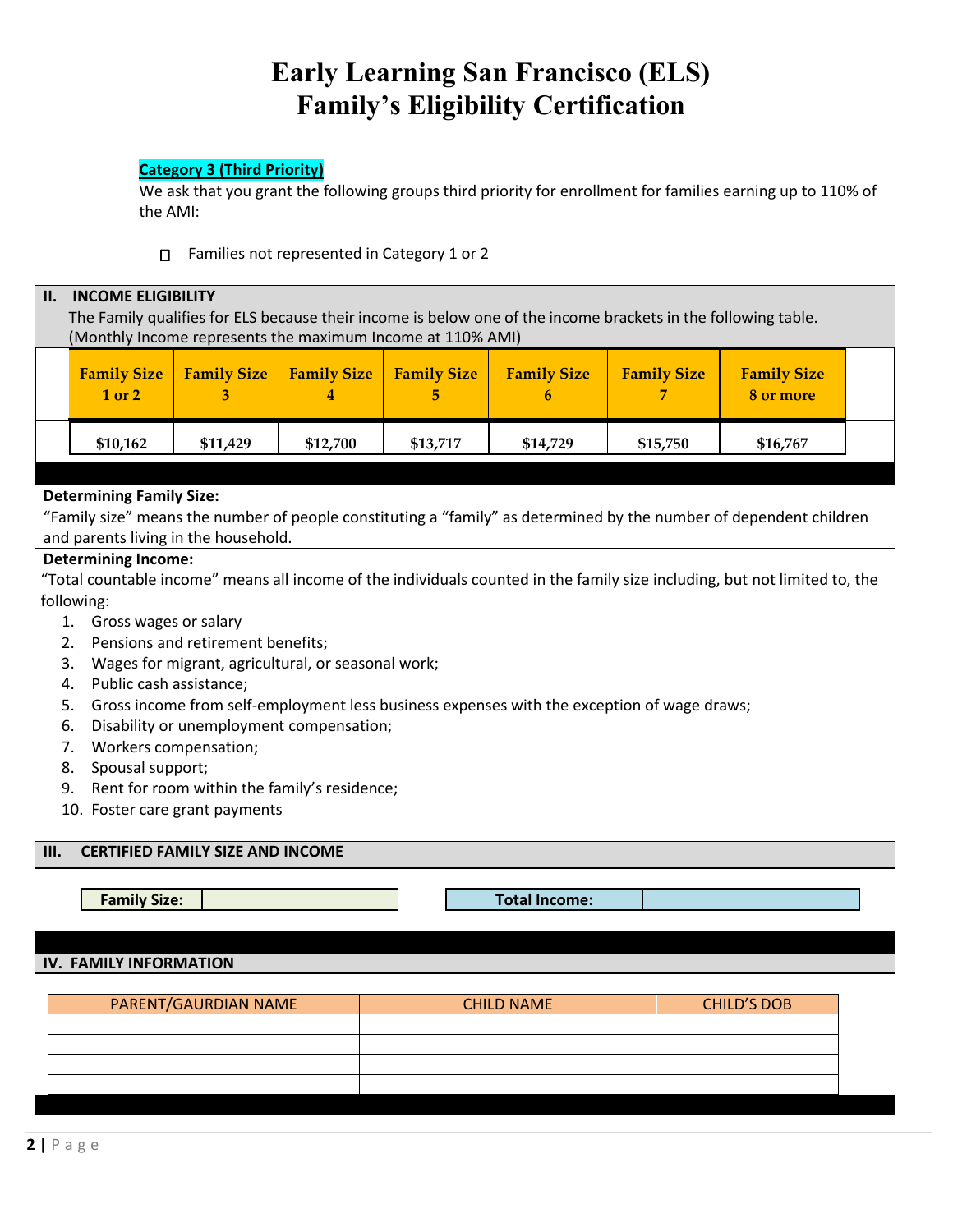## **Early Learning San Francisco (ELS) Family's Eligibility Certification**

## **V. PARENT/GUARDIAN SIGNATURE**

I declare, under penalty of perjury, that all of the above family and income information provided is true and accurate. I understand that I have not been officially approved for services until I am notified by the Center that my child(ren) have been enrolled in the program.

| Parent Signature: |
|-------------------|
|                   |

Parent Signature: \_\_\_\_\_\_\_\_\_\_\_\_\_\_\_\_\_\_\_\_\_\_\_\_\_\_\_\_\_\_\_\_\_\_\_\_\_ Date:\_\_\_\_\_\_\_\_\_\_\_\_\_\_\_\_\_\_\_\_\_\_\_\_\_\_\_\_\_\_